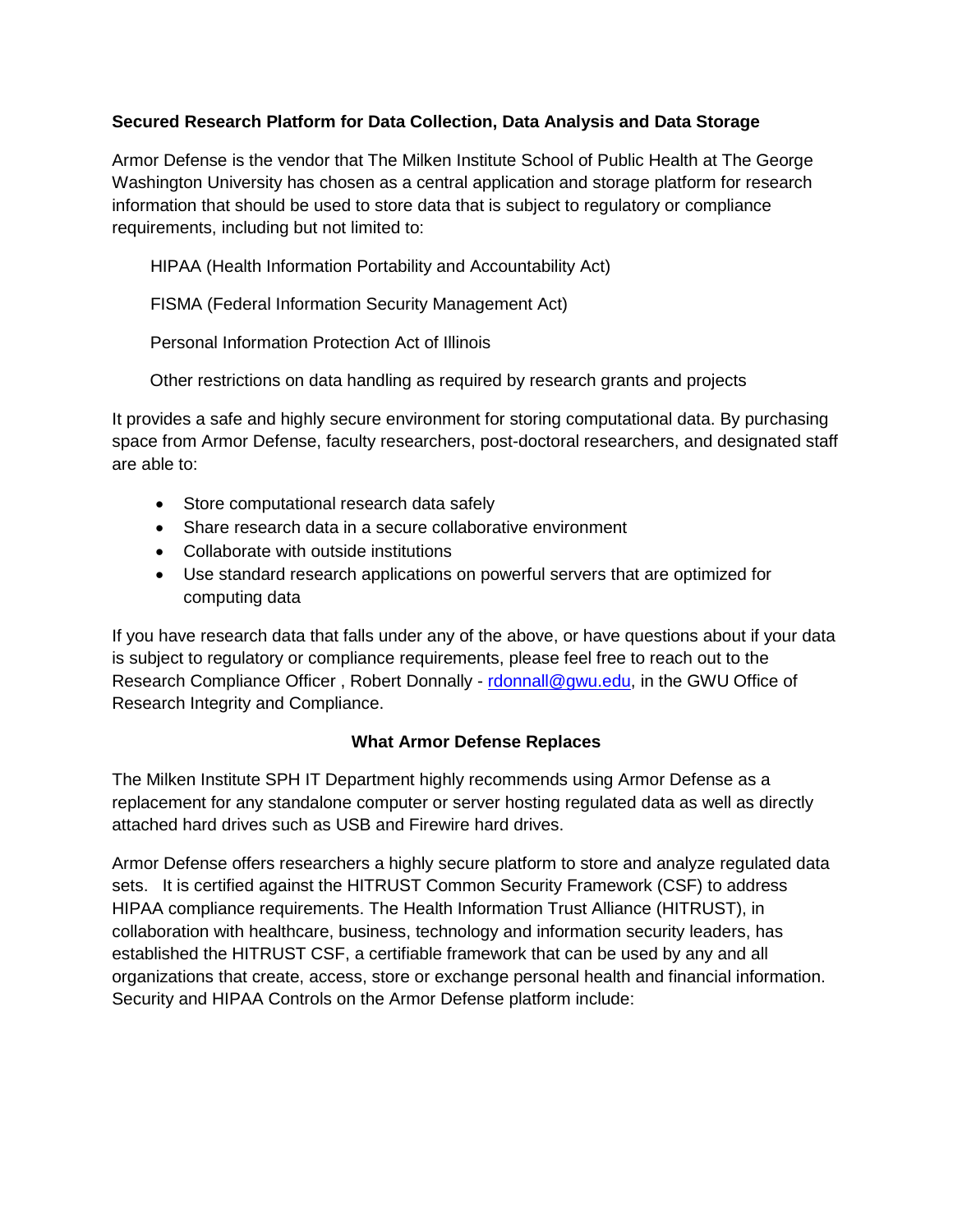| <b>DDoS Mitigation</b>            | <b>Web Application Firewall</b> | <b>IP Reputation filtering</b> |
|-----------------------------------|---------------------------------|--------------------------------|
| <b>SSL VPN</b>                    | <b>Managed Anti-Virus</b>       | <b>Vulnerability Scanning</b>  |
| <b>Hardened Operating Systems</b> | OS Patching/updating            | Time synchronization           |
| Rogue wireless scanning           | Physical security               | <b>Change Control</b>          |
| <b>Formal Risk Assessment</b>     | Incident Response               | Data Backup                    |
| <b>Maintain Maintenance</b>       | <b>Access Control</b>           | <b>Security Audits</b>         |
| Records                           |                                 |                                |
| <b>Secure Data Deletion</b>       | Vormetric Data Encryption       | <b>Business Associate</b>      |
|                                   |                                 | Agreement                      |
| <b>VM level Firewall</b>          | Log Management and              | Encryption in transit          |
| (server specific)                 | Monitoring                      | (SSL Certificate)              |

### **Performance**

Performance will vary on the number of connected users and their activities. Any issues with performance can be reported to the SPH helpdesk system - help.sphhs.gwu.edu.

Backup of the data stored in Armor Defense is done on regular basis with backups stored for 6 months

Faculty researchers, post-doctoral researchers, and designated staff can purchase accounts on Armor Defense. Accounts are active for as long as it is needed and can be removed within 48 hours upon request. Each account comes with the following:

Access to Software Applications which may include:

- Stata/MP 14
- SAS 9.4
- R and R Studio,
- MS Office Suite
- ArcGIS

All software packages are the latest version and will be upgraded within 60 days of when the new releases are publicly available. If funded, special requests can be considered for addition to the system.

### **Archiving Options:**

In order to provide storage space for everyone, the SPH IT department can work with you to evaluate options such as a DVD or external hard drive archival copy for grant projects that have ended. Please contact them if you are interested.

### **Support:**